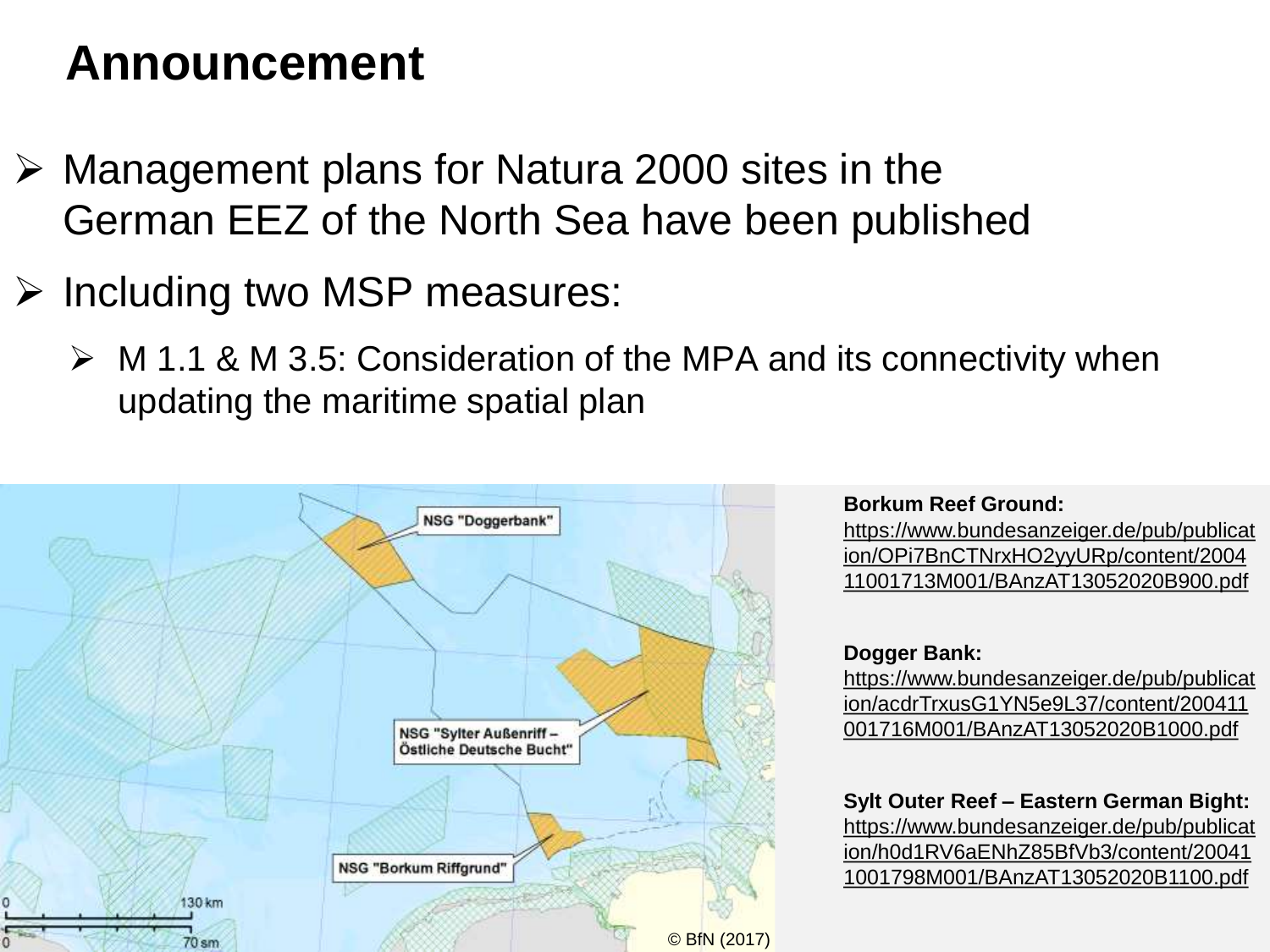### **Announcement**



- ➢ Management plans for Natura 2000 sites in the German EEZ of the North Sea have been published
- ➢ Including two MSP measures:
	- ➢ M 1.1 & M 3.5: Consideration of the MPA and its connectivity when updating the maritime spatial plan



➢ Management plans for Natura 2000 sites in the German EEZ of the Baltic Sea under consultation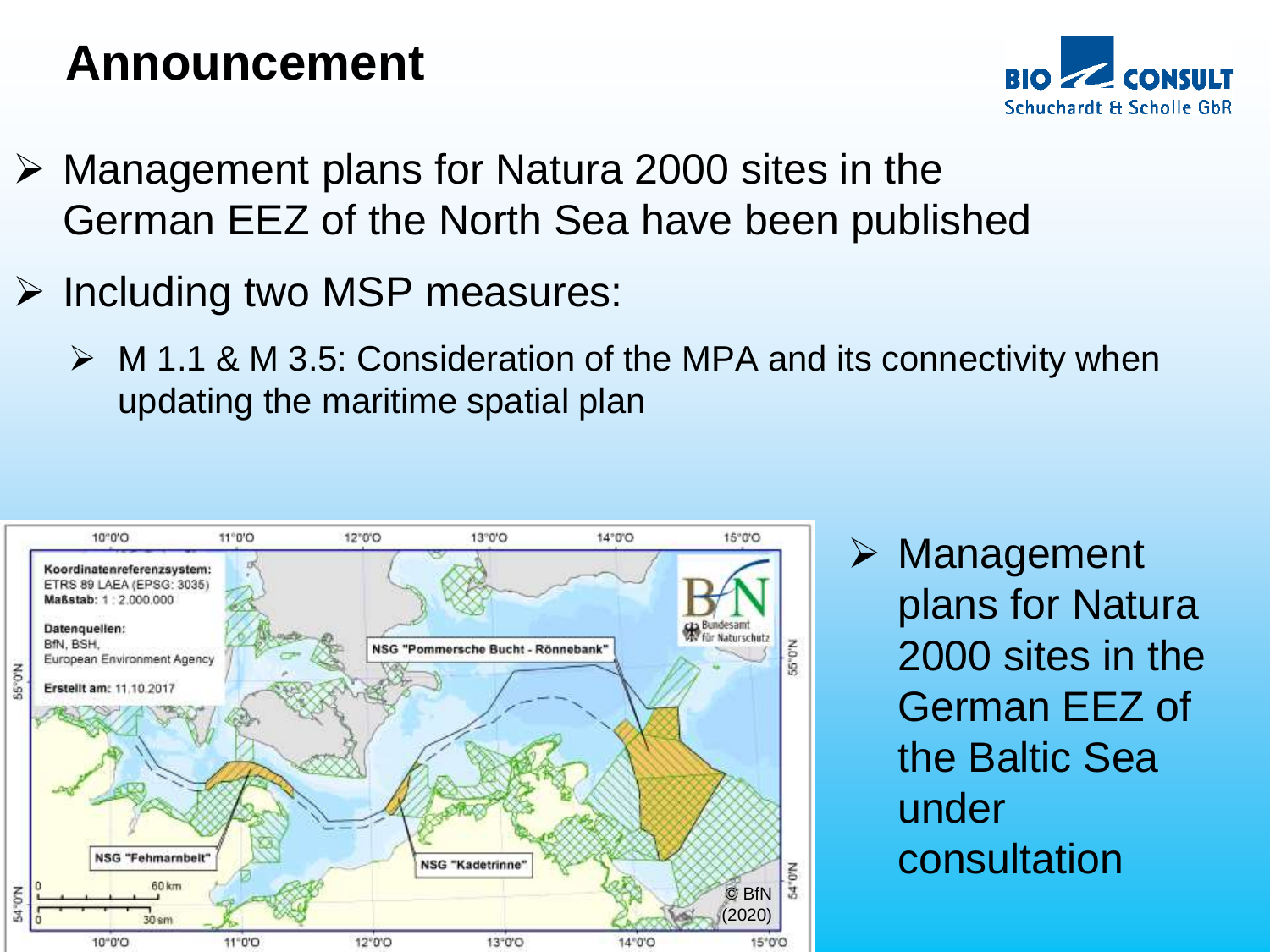



## **Spatial protection measures under the MSFD: more than just Natura 2000**

#### **-A chance for MSP-**

#### **Maike Kramer, Jochen Krause, Axel Kreutle, Matthias Steitz [kramer@bioconsult.de](mailto:kramer@bioconsult.de)**

MSP-NATURE 2021, 19-21 January 2021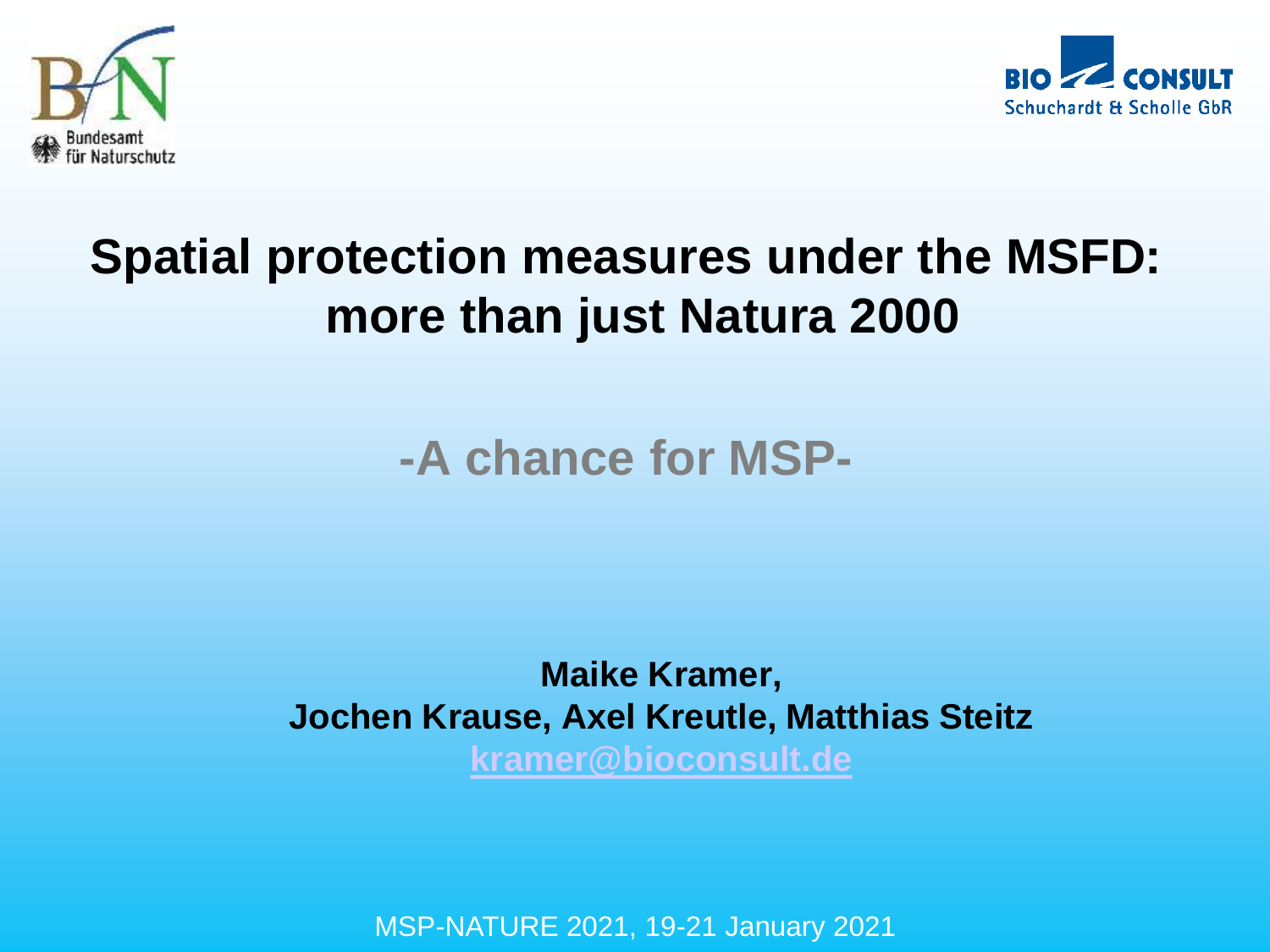## **Acknowledgements**



- ➢ This presentation is based on ideas initially developed together with **Daniel Braun** and **Leila Gaigl** (both formerly University of Rostock).
- ➢ I got valuable input in discussion with members of HELCOM-VASAB MSP WG and HELCOM STATE & CONSERVATION, in particular **Dieter Boedeker** (BfN).
- $\triangleright$  The ideas presented were developed during projects financed by BfN:
	- ➢ Cluster 2 MSFD (1011–2014)
	- ➢ Cluster 1 / AWZ-P1 Management Plans (since 2011)

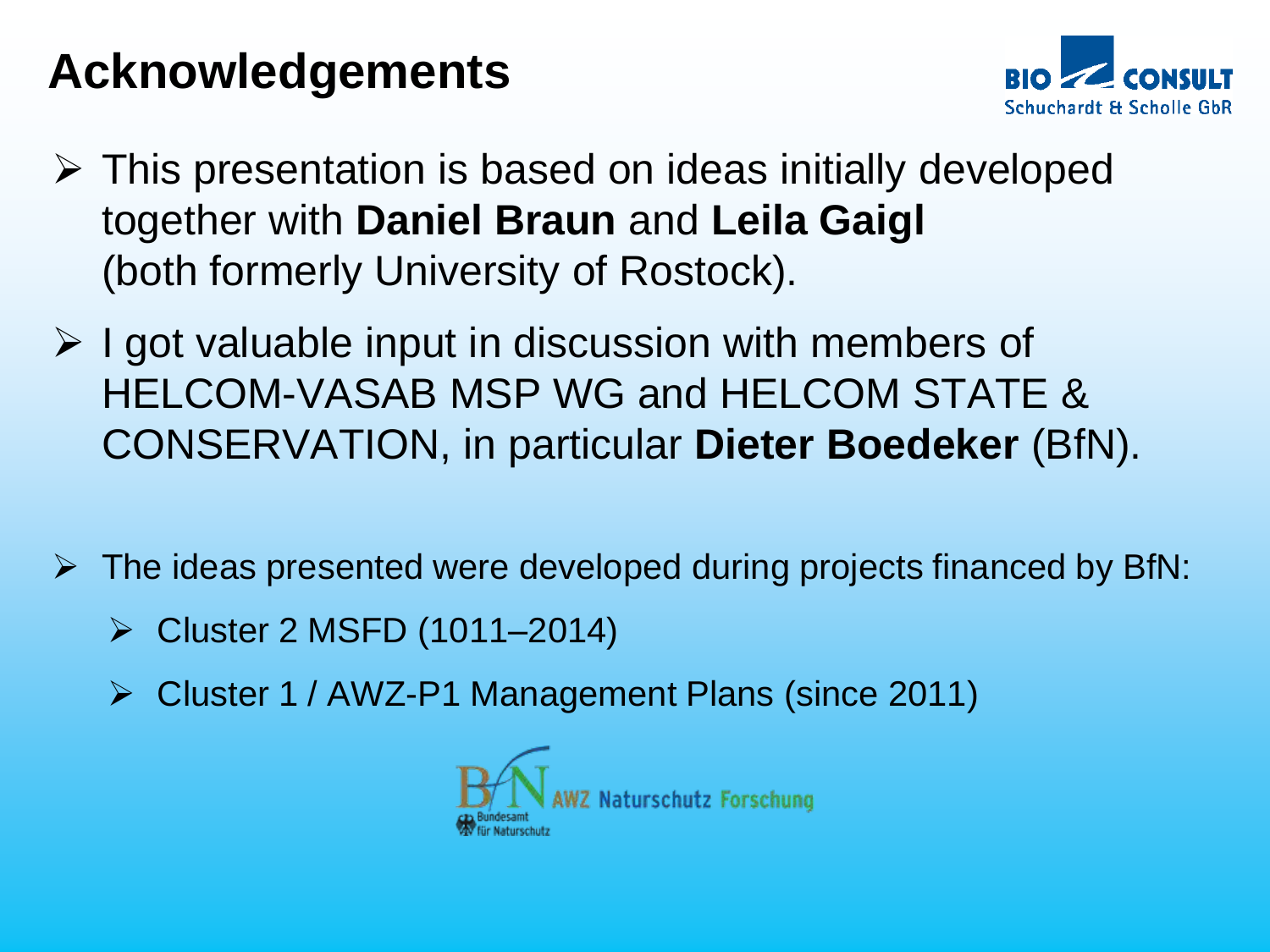## **Purpose of this presentation**



- $\triangleright$  Spatial protection measures under the MSFD
	- ➢ What are spatial protection measures
	- ➢ MSFD requirements…
	- ➢ …going beyond Natura 2000
	- → **A chance for MSP!**
- $\triangleright$  Impulse for discussion:
	- $\triangleright$  Can MSP fill the gap between MSFD requirements and Natura 2000 achievements?
	- $\triangleright$  How can this be done?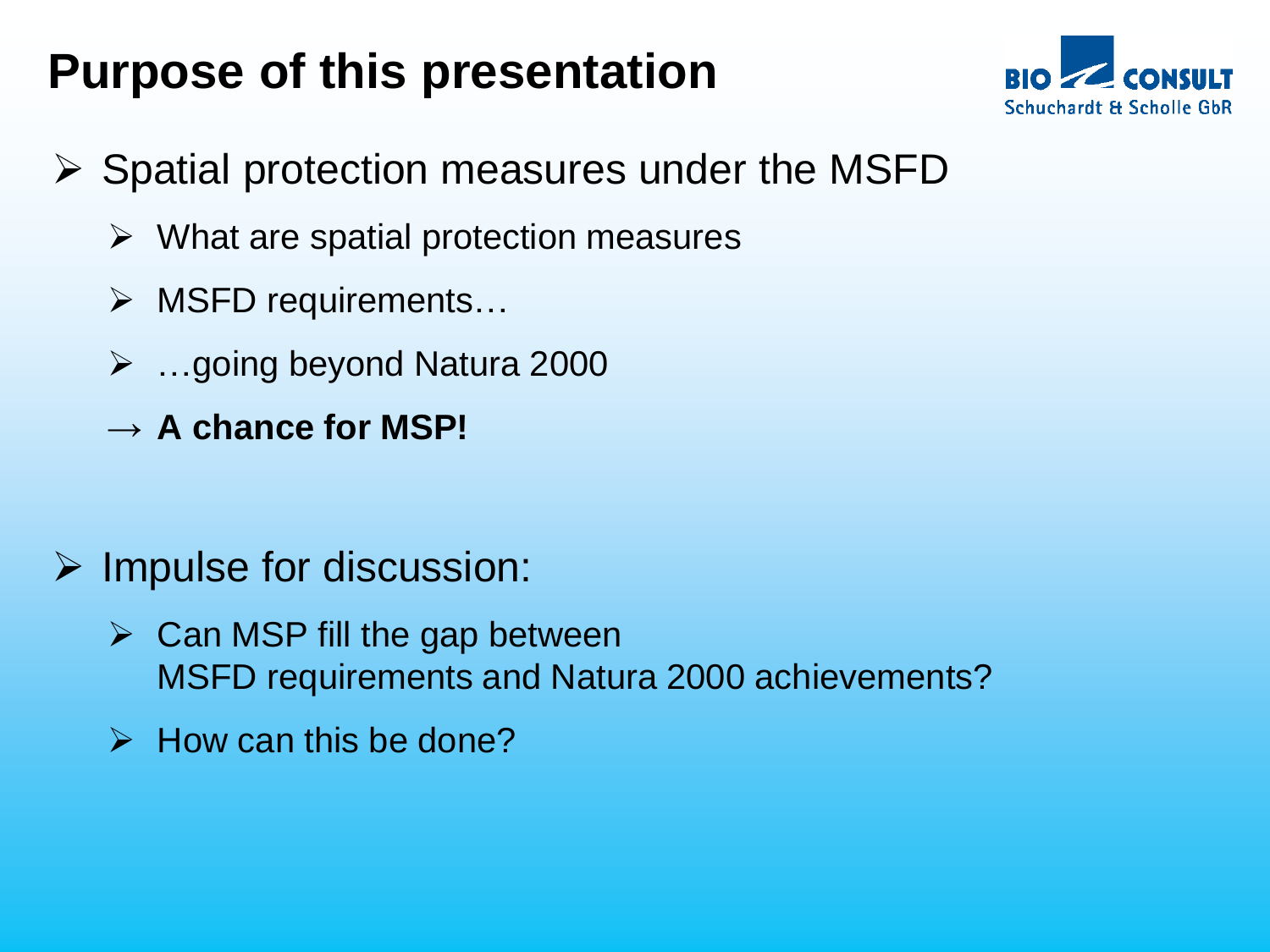### **What are spatial protection measures?**



- ➢ MSFD aims at Good Environmental Status (GES)
- ➢ GES achieved & maintained through measures
- ➢ Spatial protection measures (SPM) explicitely required Art. 13(4) MSFD:
- "Programmes of measures […] shall include *spatial protection measures,*
- *contributing to coherent and representative networks of MPAs […]*,
- *such as [Natura 2000 sites]*,
- and MPAs as agreed […] in the framework of international or regional agreements […]."
	- ➢ **Natura 2000 sites** and other MPAs named as **examples**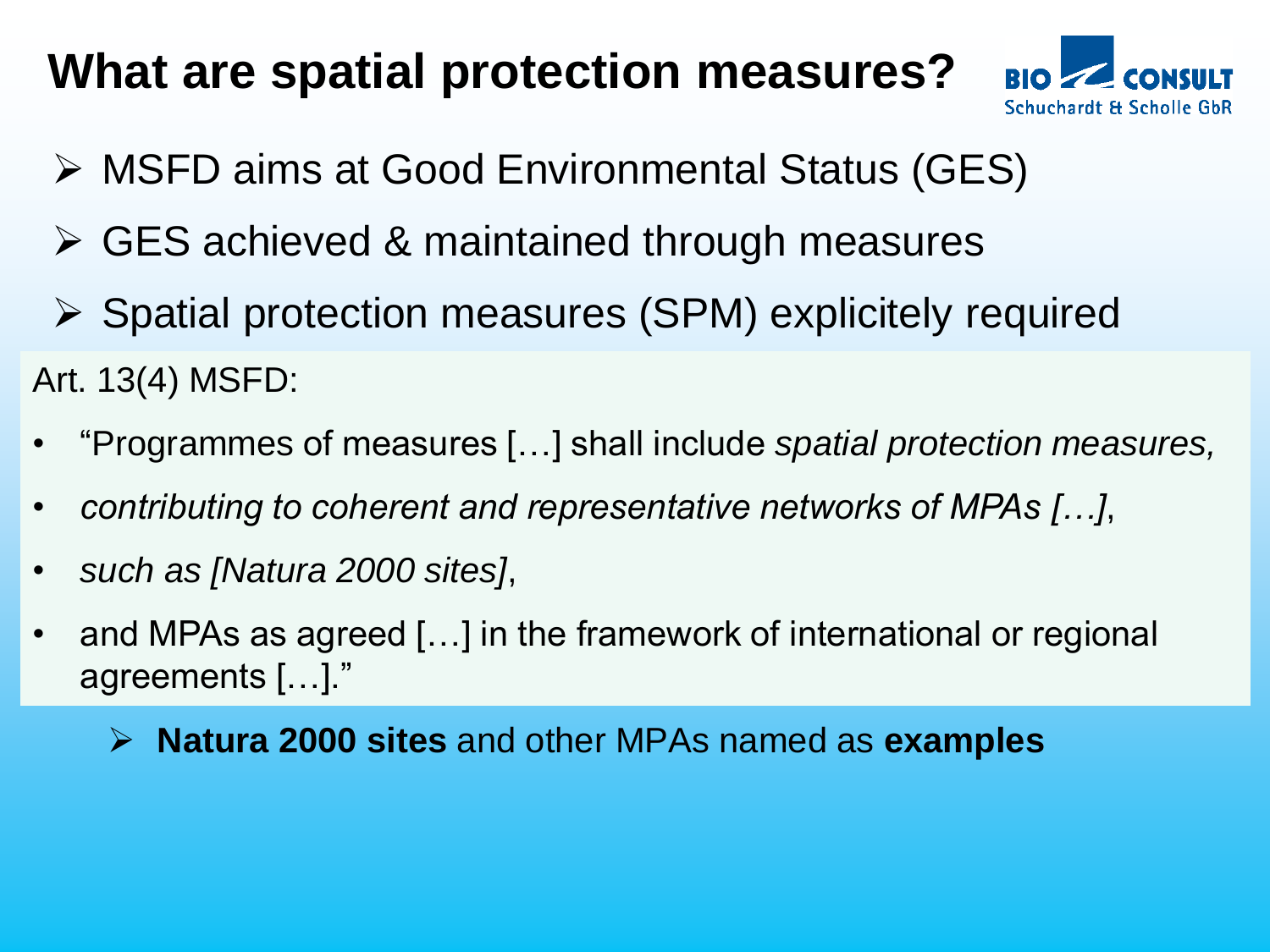#### **What are spatial protection measures?**



- ➢ MSFD aims at Good Environmental Status (GES)
- ➢ GES achieved & maintained through measures
- ➢ Spatial protection measures explicitely required
	- ➢ **Natura 2000 sites** and other MPAs named as **examples**
	- ➢ Also **MSP** is viewed as **example** by the EU-COM

EU-COM Decision 2010/477/EU:

"[Tools that can support an ecosystem-based approach to the management required to achieve GES] include *spatial protection measures* and […] spatial and temporal distribution controls, *such as [MSP]*."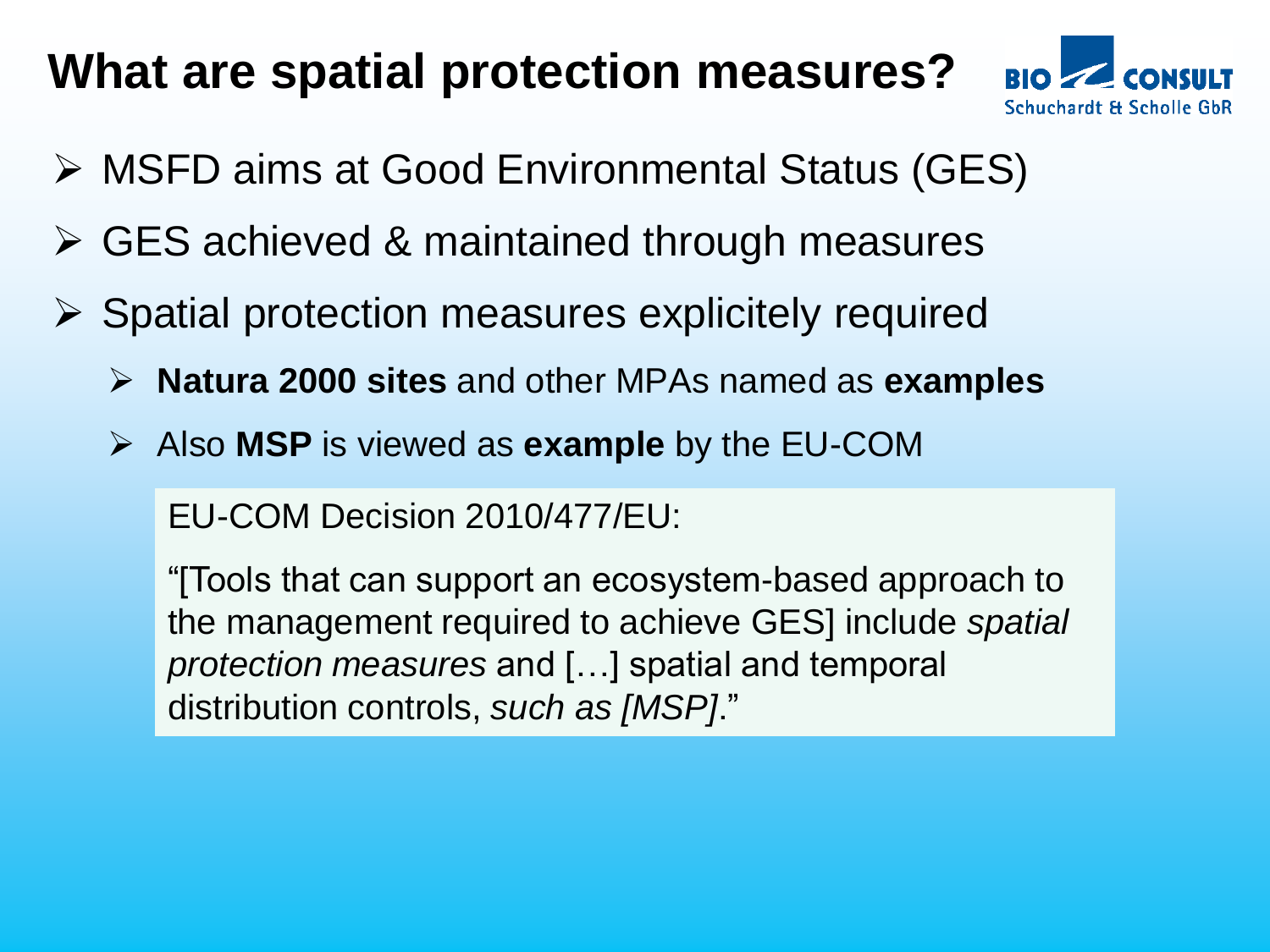### **What are spatial protection measures?**



- ➢ MSFD aims at Good Environmental Status (GES)
- ➢ GES achieved & maintained through measures
- ➢ Spatial protection measures explicitely required
	- ➢ **Natura 2000 sites** and other MPAs named as **examples**
	- ➢ Also **MSP** is viewed as **example** by the EU-COM
	- ➢ Common misunderstanding:



MSFD Spatial Protection Measures  $\triangleq$  Natura 2000 Network

- $\rightarrow$  What are the MSFD requirements for SPM?
- $\rightarrow$  In how far do they go beyond Natura 2000?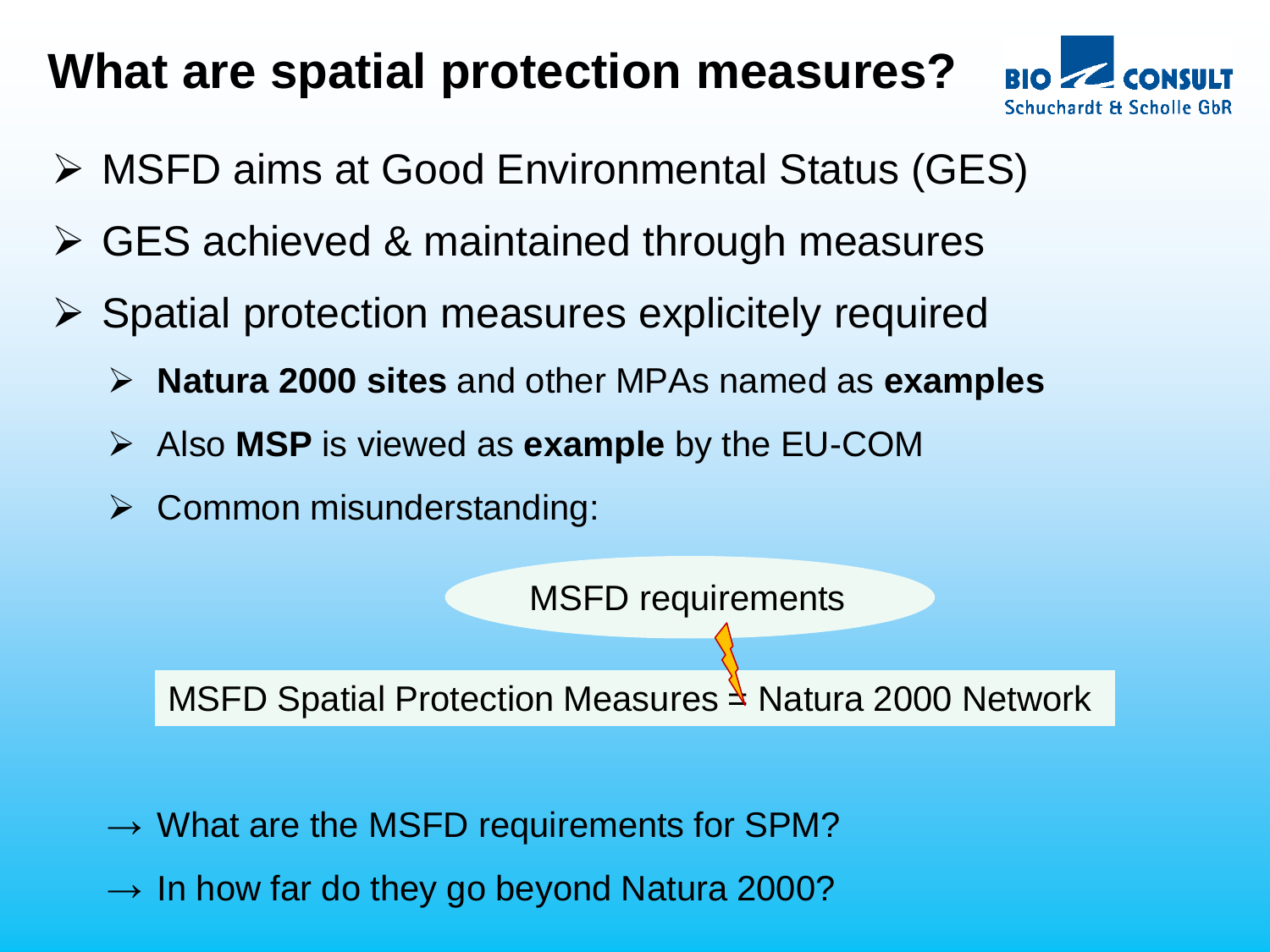# **MSFD requirements for SPM**



Specific requirements for SPM & general requirements for programmes of measures, e.g.

- $\triangleright$  Ecological coherence and representativity Art. 13(4)
- $\triangleright$  Orientation towards GES achievement Art. 13(1)
- $\triangleright$  Regional coordination of measures Art. 6(2)
- $\triangleright$  Compliance with overarching principles:
	- $\triangleright$  Ecosystem-based approach (EBA) Art. 1(3)
	- $\triangleright$  Sustainability Art. 1(3), 13(3)
	- $\triangleright$  Precautionary principle & preventive action Preamble (27, 44)
	- $\triangleright$  Polluter-pays principle Preamble (27)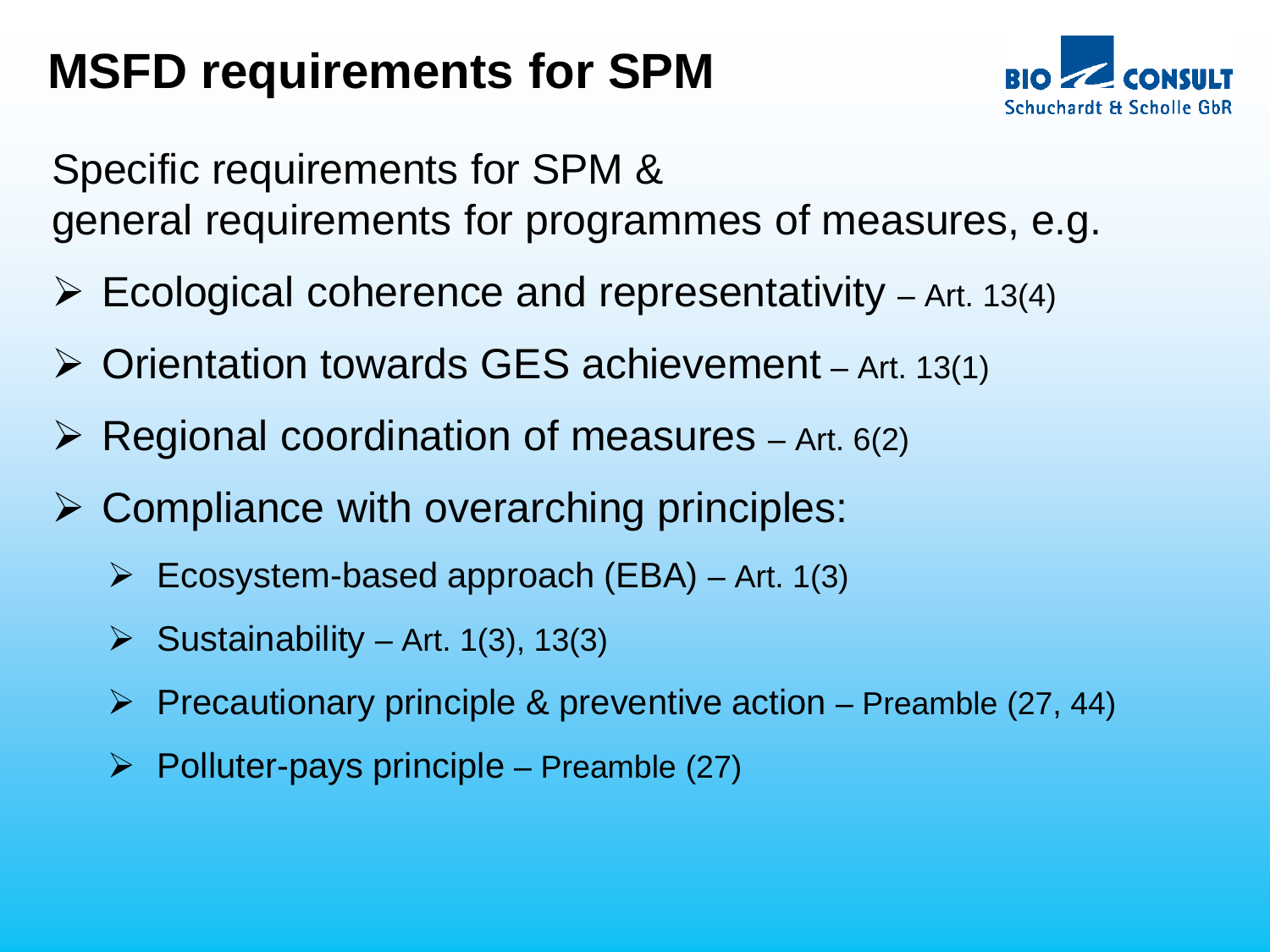#### **MSFD requirements beyond Natura 2000Schuchardt & Scholle GbR**

| <b>Requirements</b>                                        | Implications (in red: not fulfilled by Natura 2000)                                                                                                                                                                                                                                                                                                       |
|------------------------------------------------------------|-----------------------------------------------------------------------------------------------------------------------------------------------------------------------------------------------------------------------------------------------------------------------------------------------------------------------------------------------------------|
| Representativity                                           | Adequate coverage of diversity of ecosystems according to<br>characteristics listed in Annex III, including<br>Broad habitats,<br>Other habitats (habitats directive, international conventions),<br>Habitats in areas with intense pressures,<br>Biological features of all compartments of species.<br>Protection of these characteristics by measures. |
| Coherence                                                  | Sufficient coverage (size, distance, placement) & measures<br>inside MPAs.<br>Securing migration corridors & stepping stones also by<br>measures outside MPAs.                                                                                                                                                                                            |
| <b>GES</b> achievement<br>&<br>Ecosystem-based<br>approach | Measures aiming at GES for entire sea area: corresponding<br>measures inside and outside MPAs.<br>Effective reduction of pressures.<br>Enhancement of resilience: protection of ecosystem processes.<br>Securing ecosystem services.                                                                                                                      |
| Regional<br>coordination                                   | Accounting for OSPAR and HELCOM Recommendations, e.g.<br>protection of regionally red-listed species and habitats.                                                                                                                                                                                                                                        |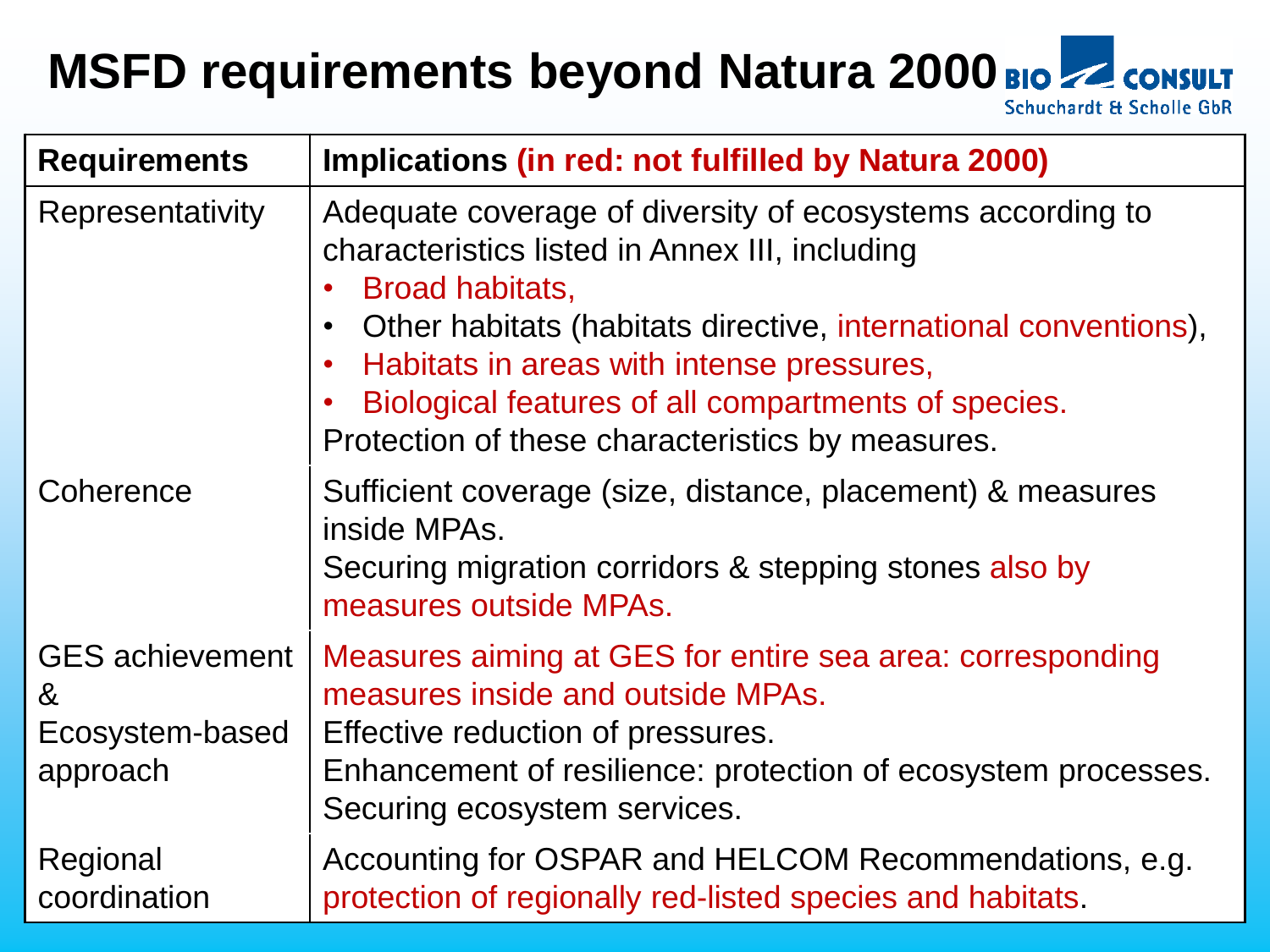# **Summary**



- $\triangleright$  MSFD , spatial protection measures are not a synonym for the Natura 2000 network.
- ➢ MSFD requirements for spatial protections measures go beyond the possibilities of Natura 2000. These include
	- $\triangleright$  Protecting red-listed species and habitats
	- ➢ Protecting broad habitats & habitats in areas with intense pressures
	- $\triangleright$  Securing migration corridors and stepping stones
	- $\triangleright$  Measures also outside MPAs, corresponding to measures inside MPAs
- ➢ Additional spatial protection measures are necessary for MSFD compliance.